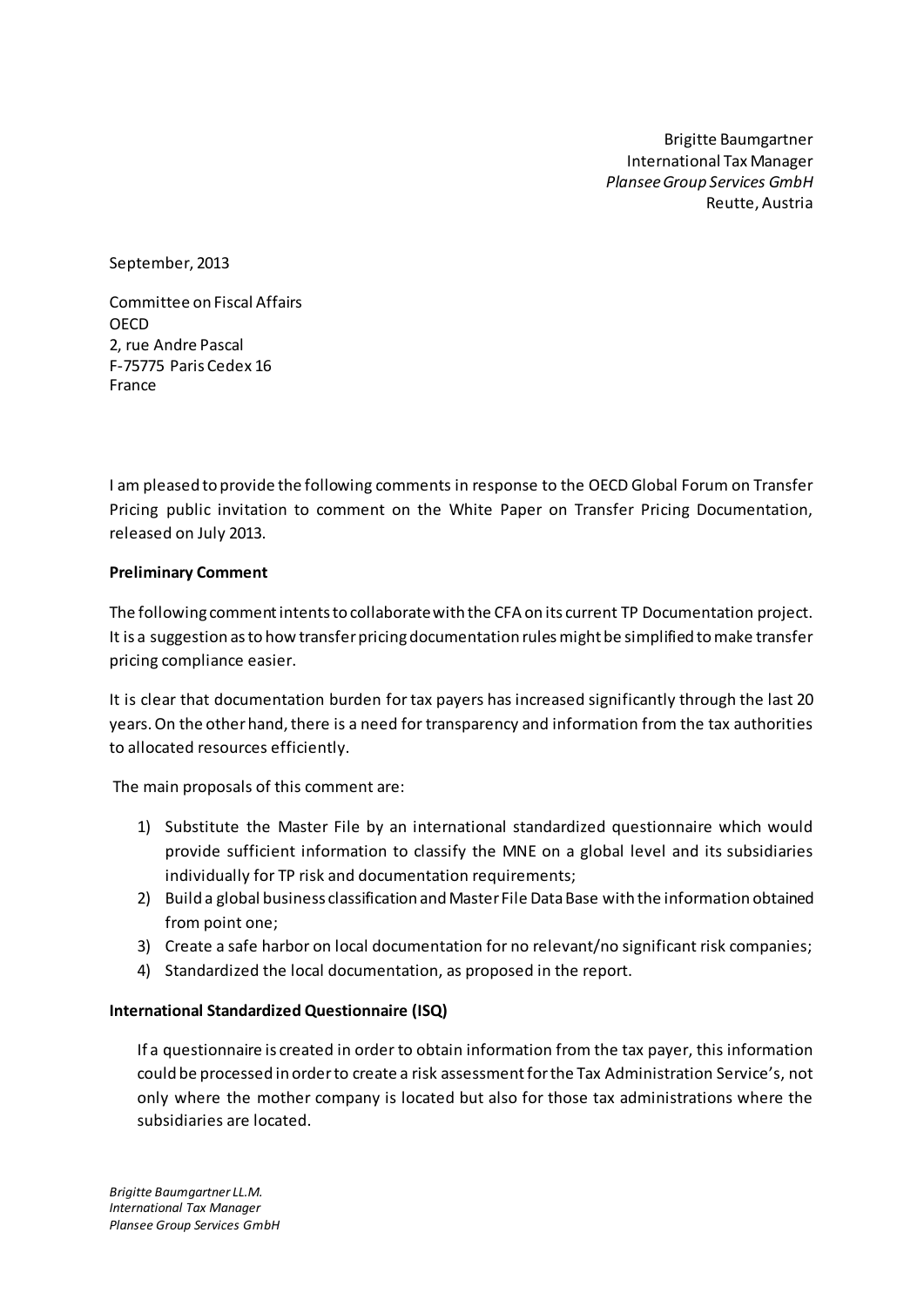Both, tax administrations and tax payers could save time and resources. A general risk assessment could be done with information obtained from this ISQ. The processing of information could be done manually or with a Software.

Usually all information contained in a Master File is available at the headquarters or mother company of the group. The ISQ could be filled in once, yearly by the mother company and updated every yearfor relevant changes or restructuring. The ISQ should be developed in such a way, that with enough knowledge of the company, the ISQ would be filled in a prompt way by the company without the need of spending more resources on the MF information and without creating a document every year.

# *Information within the ISQ*

An ISQ could contain information regarding:

- Structure and location of all entities part of the group;
- Provide information about:
	- o Group Revenue
	- o Number of employees and location (also key personnel and its location)
	- o Main activities of each entity
	- o Industry
	- o Supply chain relevant information
	- o Number of intercompany transactions on a group level
	- o Minimum and Maximum amount for intercompany transactions
	- o Markets
	- o Drivers
	- o Competitors
	- o Clients
	- o Other
- Intangibles Information owners of trademarks, patents and know how among others and its location
- Financial activities, cash pool factoring, loan agreements between related parties
- Tax positions

### *Process Flow Description*



*Brigitte Baumgartner LL.M. International Tax Manager Plansee Group Services GmbH*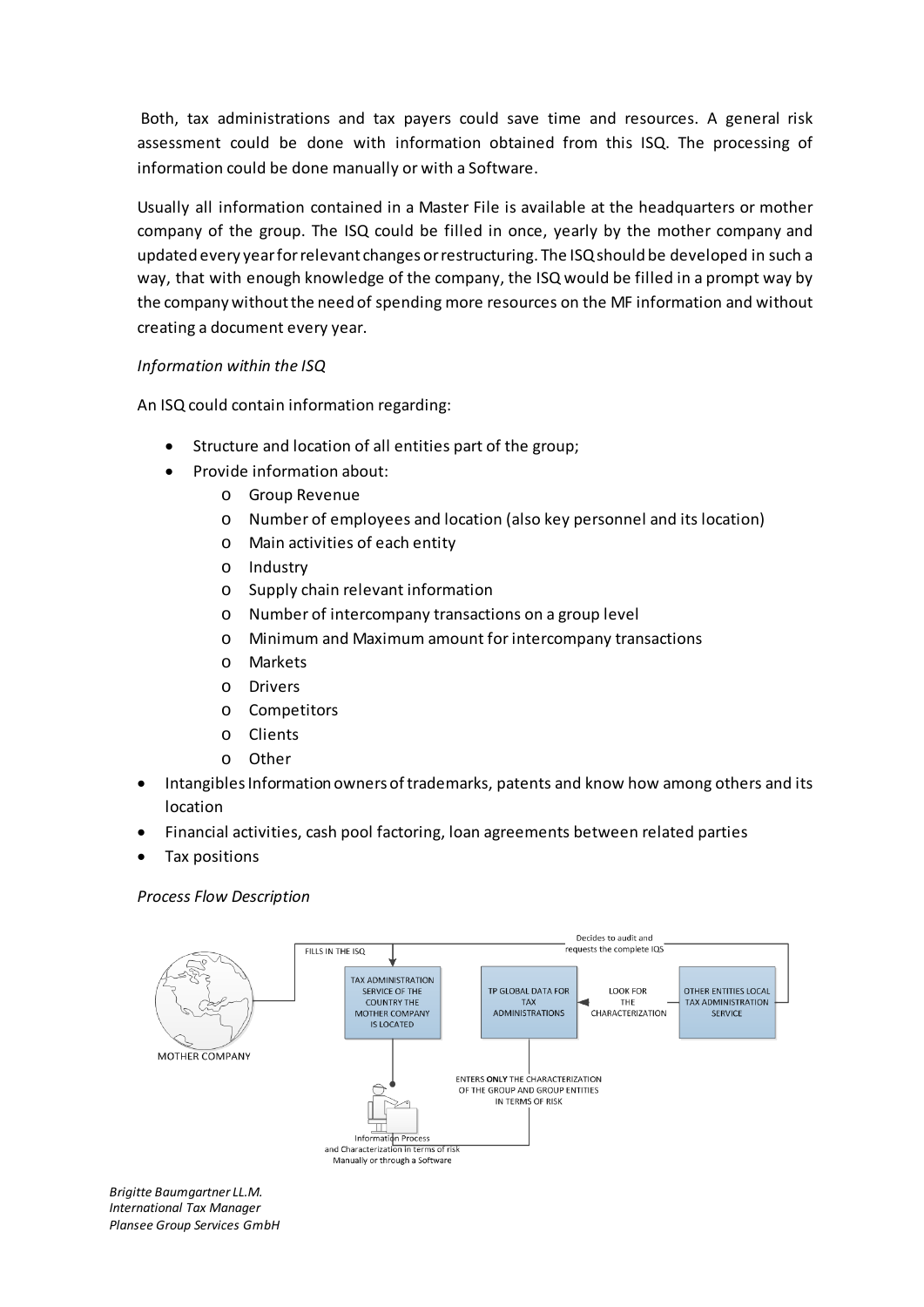1) The mother company accesses the ISQ and fills in the requested information.

2) The Tax Administration Service of the Country where the mother company is located processes and characterizes the group and entities according to their level of risk.

3) Other Tax Administration Services access the global data for TP purposes in order to look for the characterization of the entity that has operations in its country. In case tax authority decides to audit the tax payer the MF information would be available at the mother company IQS.

## *The Characterization for TP purposes*

The manual process or software would process the information and create risk analysis matrixes and ranges of risk. These ranges of risk would determine what companies have more risk than others but more important are the intercompany transactions relevant enough in terms of amounts and in terms of location to start an audit.



The characterization result should be also available to the tax payer. The lowest range of risk should be free from preparing and documenting transactions for transfer pricing purposes locally. If there are insignificant intercompany transactions with low risk entities in no low rate jurisdictions there is no point on tax payers and tax administrations to spent resources and time in transfer pricing issues. As already expressed in the OECD TPG but in practice barely applied.

*Limitations*

It is clear that the burden of characterizing MNE would lie on those countries which are typical locations for mother companies. Nevertheless, headquarters are usually located in developed countries